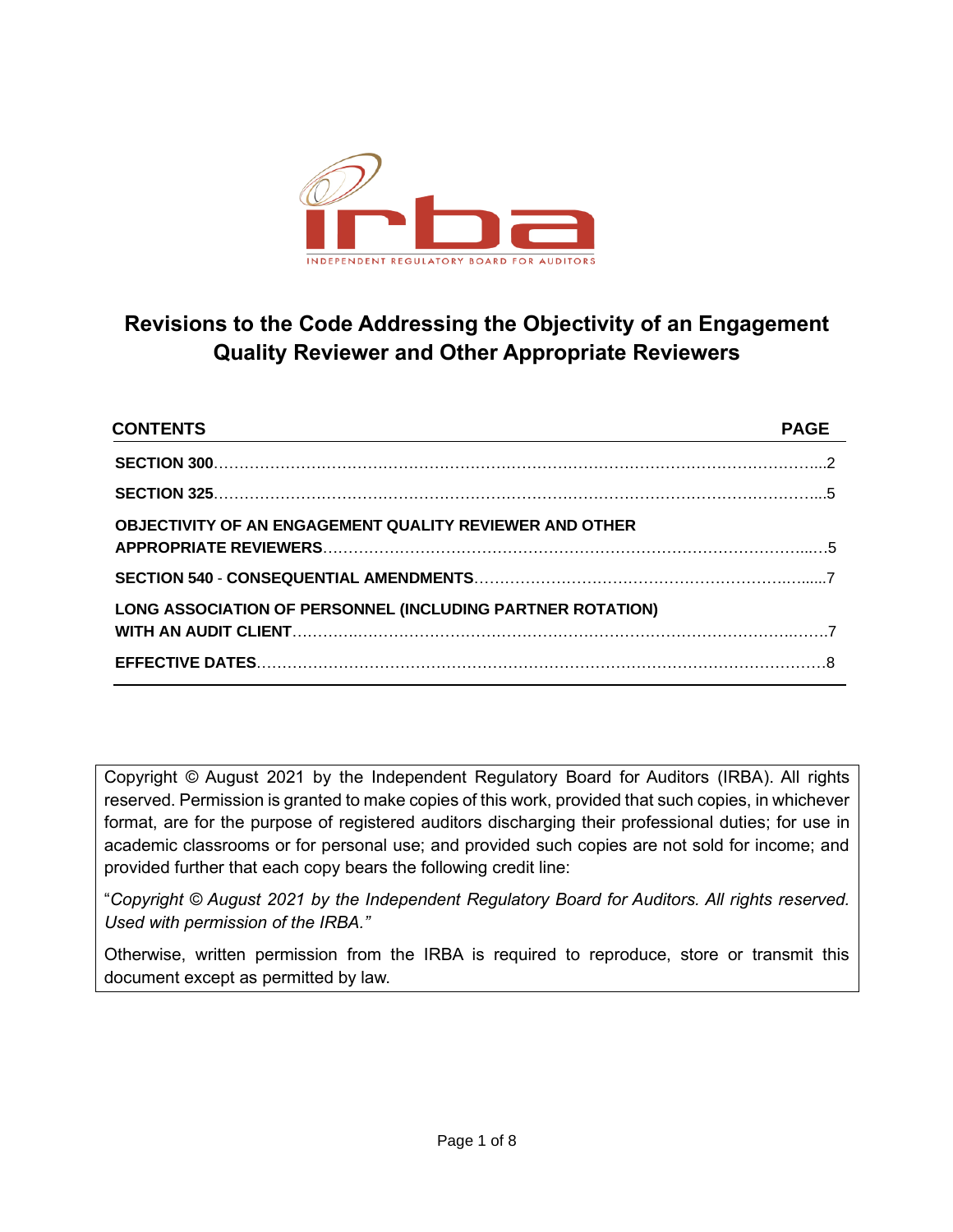# **SECTION 300**

# **Requirements and Application Material**

### **Identifying Threats**

- 300.6 A1 Threats to compliance with the fundamental principles might be created by a broad range of facts and circumstances. The categories of threats are described in paragraph 120.6 A3. The following are examples of facts and circumstances within each of those categories of threats that might create threats for a *registered auditor* when undertaking a professional service:
	- (a) Self-interest Threats
		- A *registered auditor* having a direct financial interest in a client.
		- A *registered auditor* quoting a low fee to obtain a new engagement and the fee is so low that it might be difficult to perform the professional service in accordance with applicable technical and professional standards for that price.
		- A *registered auditor* having a close business relationship with a client.
		- A *registered auditor* having access to confidential information that might be used for personal gain.
		- A *registered auditor* discovering a significant error when evaluating the results of a previous professional service performed by a member of the *registered auditor's* firm.
	- (b) Self-review Threats
		- A *registered auditor* issuing an assurance report on the effectiveness of the operation of financial systems after implementing the systems.
		- A registered auditor having prepared the original data used to generate records that are the subject matter of the assurance engagement.
	- (c) Advocacy Threats
		- A *registered auditor* promoting the interests of, or shares in, a client.
		- A *registered auditor* acting as an advocate on behalf of a client in litigation or disputes with third parties.
		- A registered auditor lobbying in favor of legislation on behalf of a client.
	- (d) Familiarity Threats
		- A *registered auditor* having a close or immediate family member who is a director or officer of the client.
		- A director or officer of the client, or an employee in a position to exert significant influence over the subject matter of the engagement, having recently served as the engagement partner.
		- An audit team member having a long association with the audit client.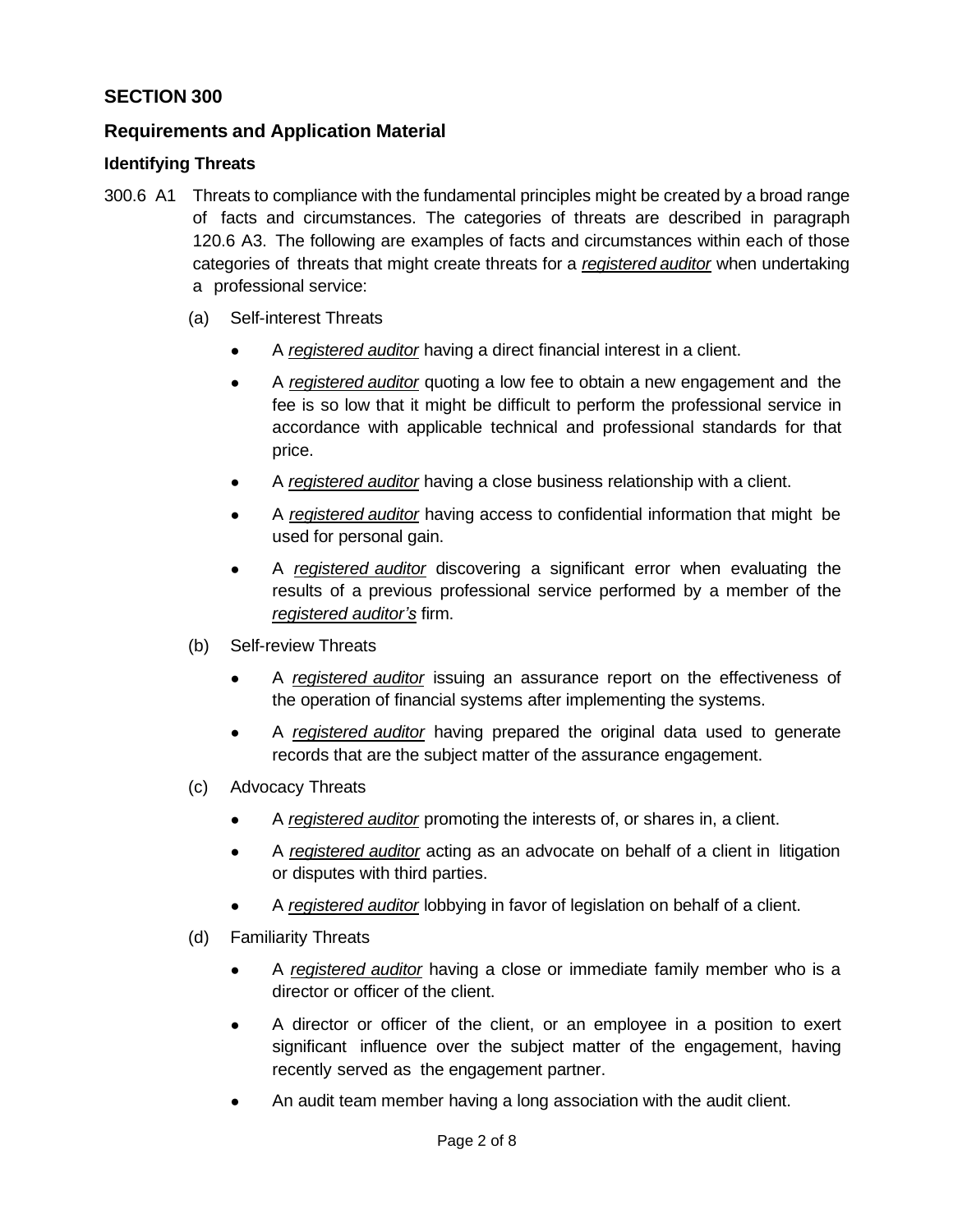- An individual who is being considered to serve as an appropriate reviewer, as a safeguard to address a threat, having a close relationship with an individual who performed the work.
- (e) Intimidation Threats
	- A *registered auditor* being threatened with dismissal from a client engagement or the firm because of a disagreement about a professional matter.
	- A *registered auditor* feeling pressured to agree with the judgment of a client because the client has more expertise on the matter in question.
	- A *registered auditor* being informed that a planned promotion will not occur unless the *registered auditor* agrees with an inappropriate accounting treatment.
	- A *registered auditor* having accepted a significant gift from a client and being threatened that acceptance of this gift will be made public.

### **Evaluating Threats**

**…**

### **Addressing Threats**

300.8 A1 Paragraphs R120.10 to 120.10 A2 set out requirements and application material for addressing threats that are not at an acceptable level.

### *Examples of Safeguards*

- 300.8 A2 Safeguards vary depending on the facts and circumstances. Examples of actions that in certain circumstances might be safeguards to address threats include:
	- Assigning additional time and qualified personnel to required tasks when an engagement has been accepted might address a self-interest threat.
	- Having an appropriate reviewer who was not a member of the team review the work performed, or advise as necessary might address a self-review threat.
	- Using different partners and engagement teams with separate reporting lines for the provision of non-assurance services to an assurance client might address self-review, advocacy or familiarity threats.
	- Involving another firm to perform or re-perform part of the engagement might address self-interest, self-review, advocacy, familiarity or intimidation threats.
	- Disclosing to clients any referral fees or commission arrangements received for recommending services or products might address a self-interest threat.
	- Separating teams when dealing with matters of a confidential nature might address a self-interest threat.
- 300.8 A3 The remaining sections of Part 3 and *Independence Standards* describe certain threats that might arise during the course of performing professional services and include examples of actions that might address threats.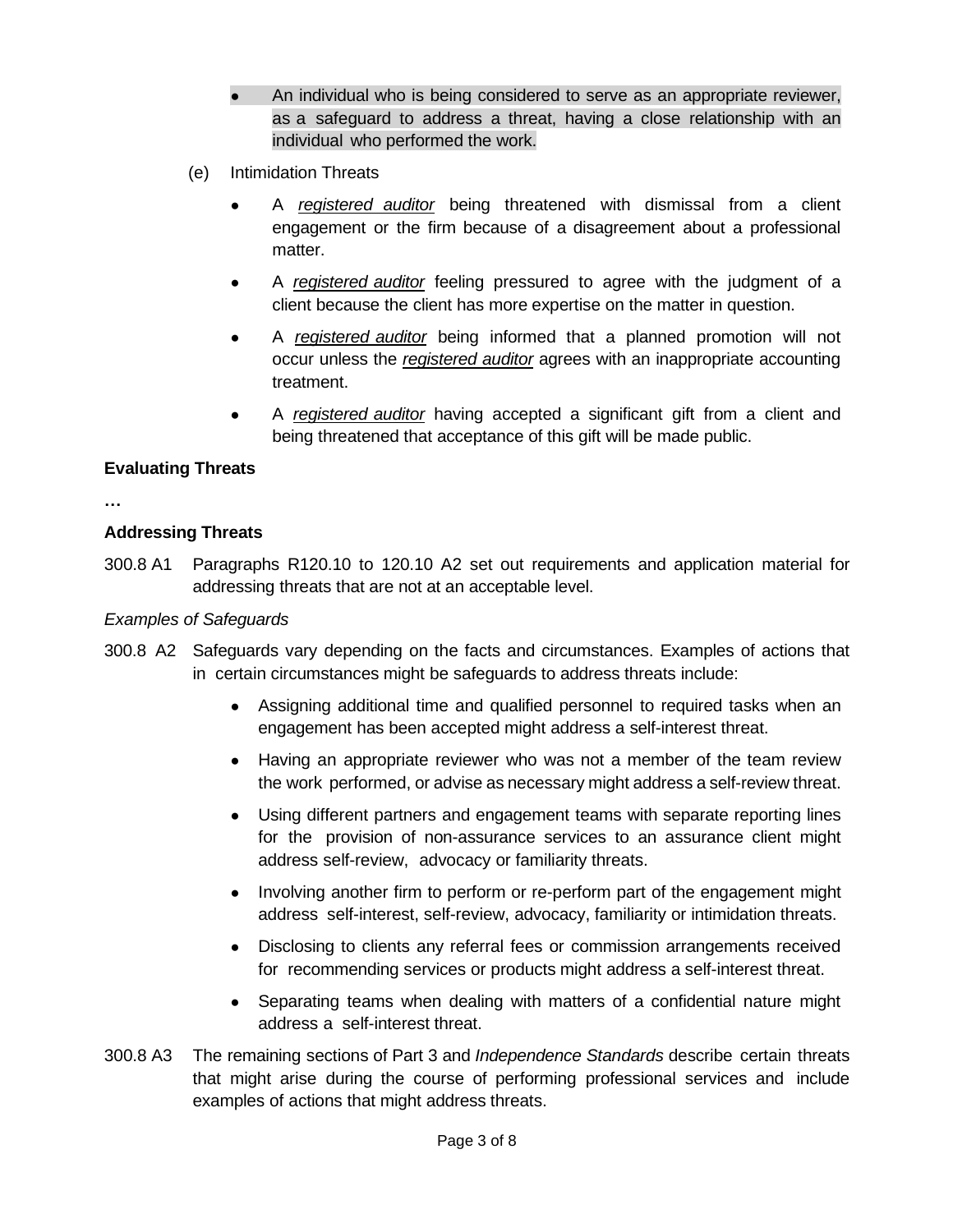### Appropriate Reviewer

300.8 A4 An appropriate reviewer is a professional with the necessary knowledge, skills, experience and authority to review, in an objective manner, the relevant work performed or service provided. Such an individual might be a *registered auditor*.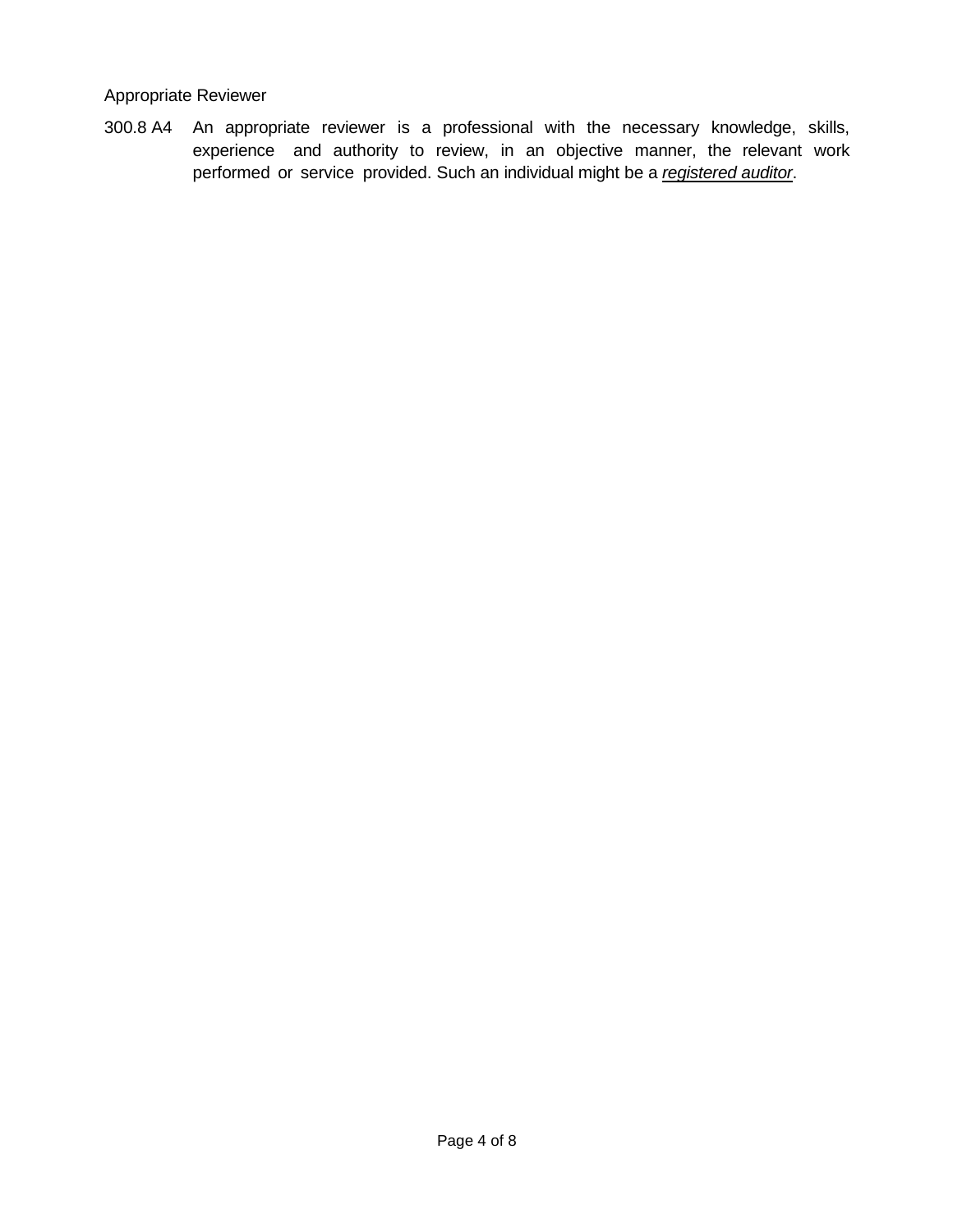### **SECTION 325**

# **OBJECTIVITY OF AN ENGAGEMENT QUALITY REVIEWER AND OTHER APPROPRIATE REVIEWERS**

### **Introduction**

- 325.1 *Registered auditors* are required to comply with the fundamental principles and apply the conceptual framework set out in Section 120 to identify, evaluate and address threats.
- 325.2 Appointing an engagement quality reviewer who has involvement in the work being reviewed or close relationships with those responsible for performing that work might create threats to compliance with the principle of objectivity.
- 325.3 This section sets out specific application material relevant to applying the conceptual framework in relation to the objectivity of an engagement quality reviewer.
- 325.4 An engagement quality reviewer is also an example of an appropriate reviewer as described in paragraph 300.8 A4. Therefore, the application material in this section might apply in circumstances where a *registered auditor* appoints an appropriate reviewer to review work performed as a safeguard to address identified threats.

### **Application Material**

#### **General**

- 325.5 A1 Quality engagements are achieved through planning and performing engagements and reporting on them in accordance with professional standards and applicable legal and regulatory requirements. ISQM 1 establishes the firm's responsibilities for its system of quality management and requires the firm to design and implement responses to address quality risks related to engagement performance. Such responses include establishing policies or procedures addressing engagement quality reviews in accordance with ISQM 2.
- 325.5 A2 An engagement quality reviewer is a partner, other individual in the firm, or an external individual, appointed by the firm to perform the engagement quality review.

#### **Identifying Threats**

- 325.6 A1 The following are examples of circumstances where threats to the objectivity of a *registered auditor<sup>1</sup>* appointed as an engagement quality reviewer might be created:
	- (a) Self-interest threat
		- Two engagement partners each serving as an engagement quality reviewer for the other's engagement.
	- (b) Self-review threat

<sup>1</sup> International Standard on Quality Management (ISQM) 2 (Paragraphs 13(b), 17 and 18) allows for other individuals in the firm or an external individual to be appointed as an EQR. This role is not limited to a registered auditor.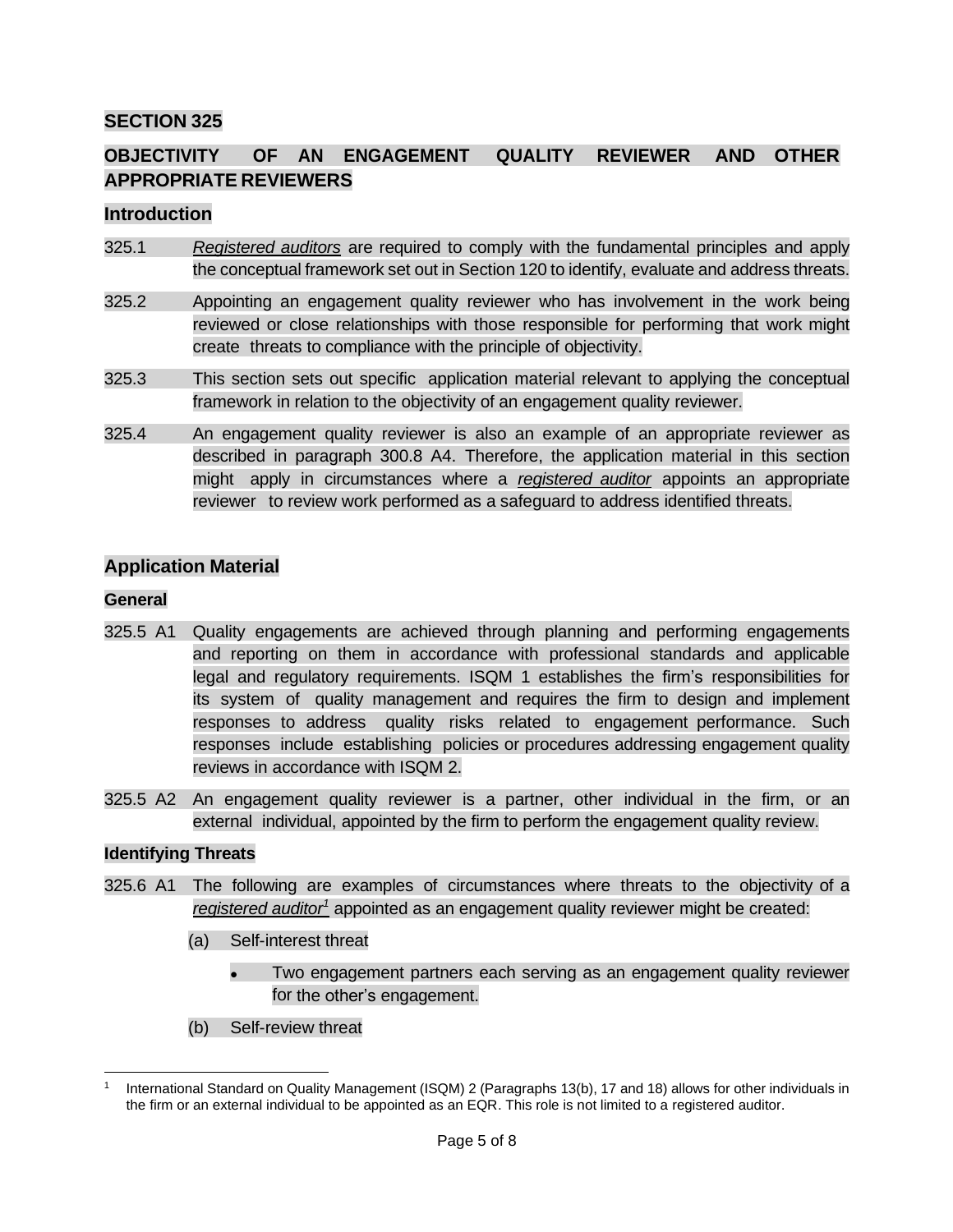- A registered auditor serving as an engagement quality reviewer on an audit engagement after previously serving as the engagement partner.
- (c) Familiarity threat
	- A registered auditor serving as an engagement quality reviewer has a close relationship with or is an immediate family member of another individual who is involved in the engagement.
- (d) Intimidation threat
	- A registered auditor serving as an engagement quality reviewer for an engagement has a direct reporting line to the partner responsible for the engagement.

### **Evaluating Threats**

- 325.7 A1 Factors that are relevant in evaluating the level of threats to the objectivity of an individual appointed as an engagement quality reviewer include:
	- The role and seniority of the individual.
	- The nature of the individual's relationship with others involved on the engagement.
	- The length of time the individual was previously involved with the engagement and the individual's role.
	- When the individual was last involved in the engagement prior to being appointed as engagement quality reviewer and any subsequent relevant changes to the circumstances of the engagement.
	- The nature and complexity of issues that required significant judgment from the individual in any previous involvement in the engagement.

# **Addressing Threats**

- 325.8 A1 An example of an action that might eliminate an intimidation threat is reassigning reporting responsibilities within the firm.
- 325.8 A2 An example of an action that might be a safeguard to address a self-review threat is implementing a period of sufficient duration (a cooling-off period) before the individual who was on the engagement is appointed as an engagement quality reviewer.

# *Cooling-off Period*

- 325.8 A3 ISQM 2 requires the firm to establish policies or procedures that specify, as a condition for eligibility, a cooling-off period of two years before the engagement partner can assume the role of engagement quality reviewer. This serves to enable compliance with the principle of objectivity and the consistent performance of quality engagements.
- 325.8 A4 The cooling-off period required by ISQM 2 is distinct from, and does not modify, the partner rotation requirements in Section 540, which are designed to address threats to independence created by long association with an audit client.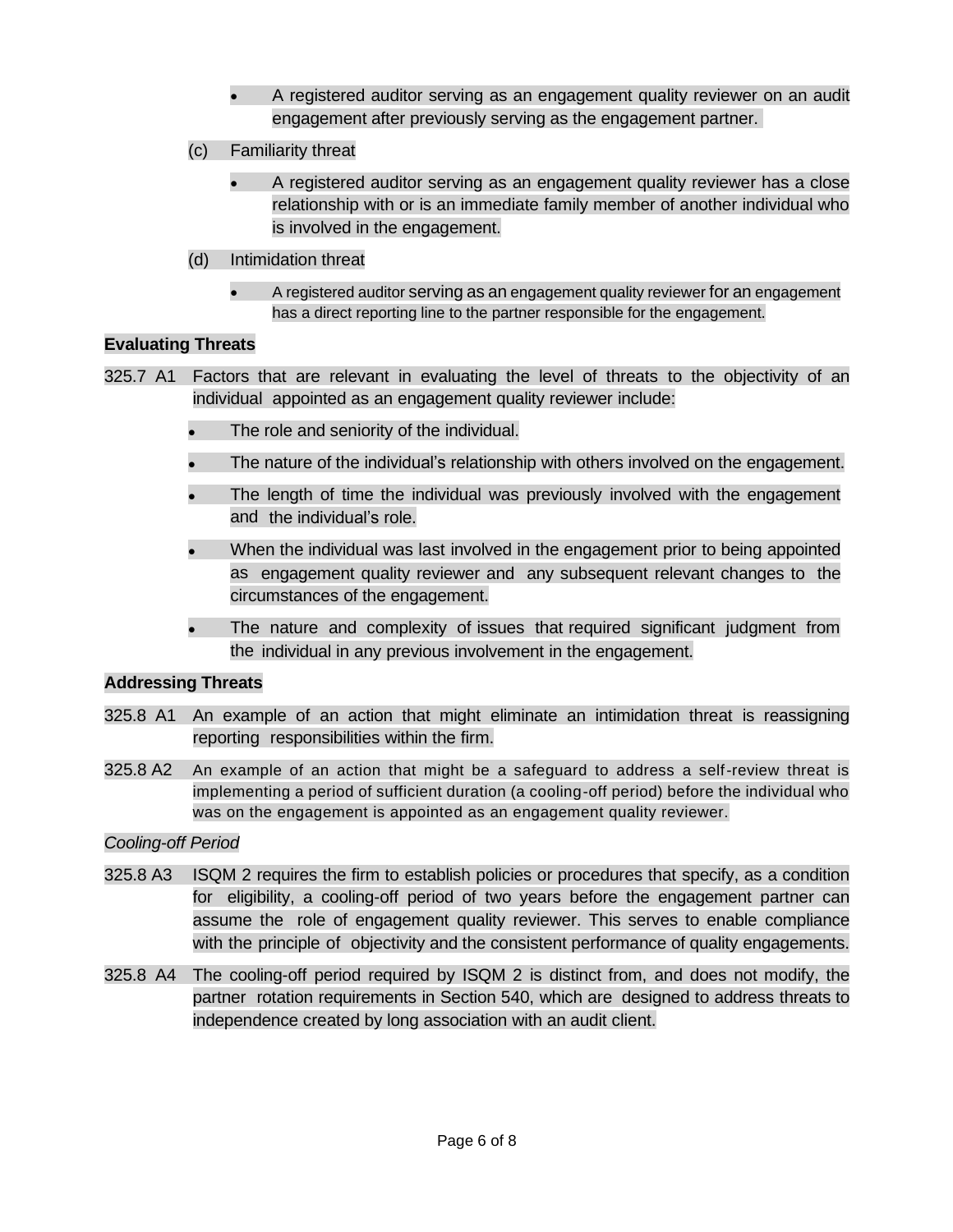### **Consequential Amendments to Section 540**

### **SECTION 540**

# **LONG ASSOCIATION OF PERSONNEL (INCLUDING PARTNER ROTATION) WITH AN AUDIT CLIENT**

#### *Audit Clients that are Public Interest Entities*

- **R540.5** Subject to paragraphs R540.7 to R540.9, in respect of an audit of a public interest entity, an individual shall not act in any of the following roles, or a combination of such roles, for a period of more than seven cumulative years (the "time-on" period):
	- **(a)** The engagement partner;
	- **(b)** The individual appointed as responsible for performing the engagement quality review; or
	- **(c)** Any other key audit partner role.

After the time-on period, the individual shall serve a "cooling-off" period in accordance with the provisions in paragraphs R540.11 to R540.19.

- **R540.6** In calculating the time-on period, the count of years shall not be restarted unless the individual ceases to act in any one of the roles in paragraph R540.5 (a) to (c) for a minimum period. This minimum period is a consecutive period equal to at least the cooling-off period determined in accordance with paragraphs R540.11 to R540.13 as applicable to the role in which the individual served in the year immediately before ceasing such involvement.
- …

#### Cooling-off Period

- **R540.11** If the individual acted as the engagement partner for seven cumulative years, the cooling-off period shall be five consecutive years.
- **R540.12** Where the individual has been appointed as responsible for the engagement quality review and has acted in that capacity for seven cumulative years, the cooling-off period shall be three consecutive years.
- **R540.13** If the individual has acted as a key audit partner other than in the capacities set out in paragraphs R540.11 and R540.12 for seven cumulative years, the cooling-off period shall be two consecutive years.
- 540.14 A1 The partner rotation requirements in this section are distinct from, and do not modify, the cooling- off period required by ISQM 2 as a condition for eligibility before the engagement partner can assume the role of engagement quality reviewer (see paragraph 325.8 A4).

Service in a combination of key audit partner roles